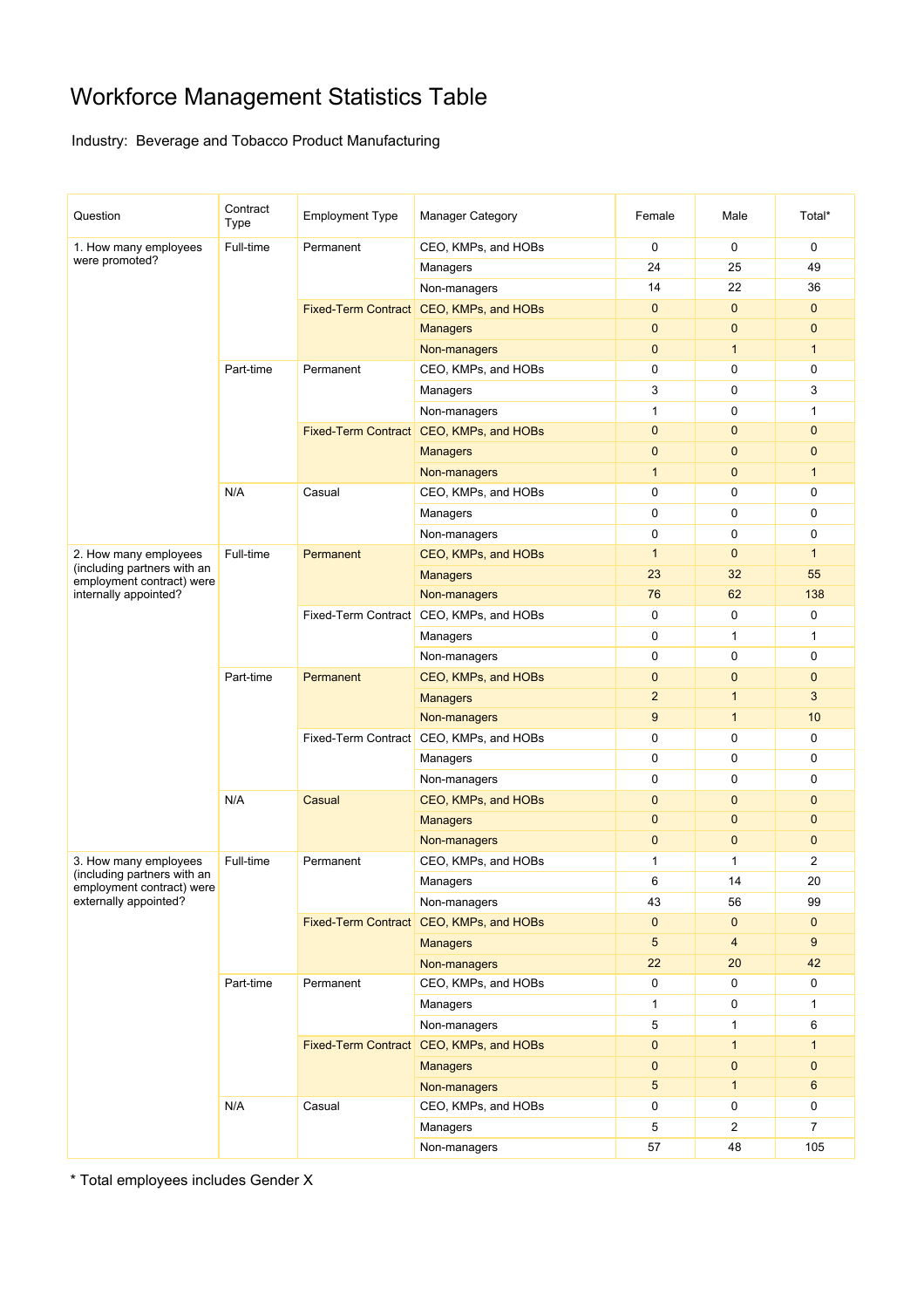# Workforce Management Statistics Table

## Industry: Beverage and Tobacco Product Manufacturing

| Question                                                  | Contract<br>Type | <b>Employment Type</b> | <b>Manager Category</b>                 | Female         | Male           | Total*                  |
|-----------------------------------------------------------|------------------|------------------------|-----------------------------------------|----------------|----------------|-------------------------|
| 4. How many employees                                     | Full-time        | Permanent              | CEO, KMPs, and HOBs                     | $\mathbf 0$    | 1              | $\mathbf{1}$            |
| (including partners with an<br>employment contract)       |                  |                        | Managers                                | 17             | 17             | 34                      |
| voluntarily resigned?                                     |                  |                        | Non-managers                            | 49             | 83             | 132                     |
|                                                           |                  |                        | Fixed-Term Contract CEO, KMPs, and HOBs | $\mathbf{0}$   | $\mathbf{0}$   | $\mathbf{0}$            |
|                                                           |                  |                        | <b>Managers</b>                         | $\mathbf{1}$   | $\mathbf{1}$   | $\overline{2}$          |
|                                                           |                  |                        | Non-managers                            | 14             | 11             | 25                      |
|                                                           | Part-time        | Permanent              | CEO, KMPs, and HOBs                     | $\mathbf 0$    | 0              | 0                       |
|                                                           |                  |                        | Managers                                | $\mathbf{1}$   | 1              | $\overline{2}$          |
|                                                           |                  |                        | Non-managers                            | $\overline{7}$ | 3              | 10                      |
|                                                           |                  |                        | Fixed-Term Contract CEO, KMPs, and HOBs | $\mathbf{0}$   | $\mathbf 0$    | 0                       |
|                                                           |                  |                        | <b>Managers</b>                         | $\mathbf{0}$   | $\mathbf 0$    | 0                       |
|                                                           |                  |                        | Non-managers                            | $\mathbf{0}$   | $\overline{2}$ | $\overline{\mathbf{c}}$ |
|                                                           | N/A              | Casual                 | CEO, KMPs, and HOBs                     | $\mathbf 0$    | 0              | $\mathbf 0$             |
|                                                           |                  |                        | Managers                                | $\overline{2}$ | $\mathbf{1}$   | 3                       |
|                                                           |                  |                        | Non-managers                            | 30             | 35             | 65                      |
| 5. How many employees                                     | Full-time        | Permanent              | CEO, KMPs, and HOBs                     | $\mathbf{0}$   | $\mathbf 0$    | $\mathbf{0}$            |
| have taken primary carer's<br>parental leave (paid and/or |                  |                        | <b>Managers</b>                         | 20             | 22             | 42                      |
| unpaid)?                                                  |                  |                        | Non-managers                            | 24             | 43             | 67                      |
|                                                           |                  |                        | Fixed-Term Contract CEO, KMPs, and HOBs | $\mathbf 0$    | 0              | 0                       |
|                                                           |                  |                        | Managers                                | $\mathbf 0$    | $\pmb{0}$      | 0                       |
|                                                           |                  |                        | Non-managers                            | 1              | 1              | $\overline{2}$          |
|                                                           | Part-time        | Permanent              | CEO, KMPs, and HOBs                     | $\mathbf{0}$   | $\mathbf 0$    | 0                       |
|                                                           |                  |                        | <b>Managers</b>                         | 14             | $\mathbf 0$    | 14                      |
|                                                           |                  |                        | Non-managers                            | 16             | $\mathbf 0$    | 16                      |
|                                                           |                  |                        | Fixed-Term Contract CEO, KMPs, and HOBs | $\mathbf 0$    | $\pmb{0}$      | 0                       |
|                                                           |                  |                        | Managers                                | 0              | 0              | 0                       |
|                                                           |                  |                        | Non-managers                            | $\mathbf 0$    | 0              | 0                       |
|                                                           | N/A              | Casual                 | CEO, KMPs, and HOBs                     | $\mathbf{0}$   | $\mathbf 0$    | $\mathbf{0}$            |
|                                                           |                  |                        | <b>Managers</b>                         | $\mathbf{0}$   | 0              | $\mathbf 0$             |
|                                                           |                  |                        | Non-managers                            | $\mathbf{0}$   | $\mathbf 0$    | 0                       |
| 6. How many employees                                     | Full-time        | Permanent              | CEO, KMPs, and HOBs                     | 0              | 0              | 0                       |
| have taken secondary<br>carer's parental leave (paid      |                  |                        | Managers                                | $\Omega$       | $\Omega$       | 0                       |
| and/or unpaid)?                                           |                  |                        | Non-managers                            | 0              | 0              | 0                       |
|                                                           |                  |                        | Fixed-Term Contract CEO, KMPs, and HOBs | $\mathbf 0$    | $\mathbf{0}$   | $\mathbf{0}$            |
|                                                           |                  |                        | <b>Managers</b>                         | $\mathbf 0$    | $\mathbf{0}$   | $\mathbf{0}$            |
|                                                           |                  |                        | Non-managers                            | $\mathbf{0}$   | $\mathbf{0}$   | $\mathbf{0}$            |
|                                                           | Part-time        | Permanent              | CEO, KMPs, and HOBs                     | $\mathbf 0$    | 0              | 0                       |
|                                                           |                  |                        | Managers                                | 0              | 0              | 0                       |
|                                                           |                  |                        | Non-managers                            | $\mathbf 0$    | 0              | 0                       |
|                                                           |                  |                        | Fixed-Term Contract CEO, KMPs, and HOBs | $\mathbf 0$    | $\pmb{0}$      | $\mathbf{0}$            |
|                                                           |                  |                        | <b>Managers</b>                         | $\pmb{0}$      | $\pmb{0}$      | 0                       |
|                                                           |                  |                        | Non-managers                            | $\pmb{0}$      | $\pmb{0}$      | $\mathbf 0$             |
|                                                           | N/A              | Casual                 | CEO, KMPs, and HOBs                     | 0              | 0              | 0                       |
|                                                           |                  |                        | Managers                                | 0              | 0              | 0                       |
|                                                           |                  |                        | Non-managers                            | $\mathbf 0$    | $\mathsf 0$    | 0                       |

\* Total employees includes Gender X